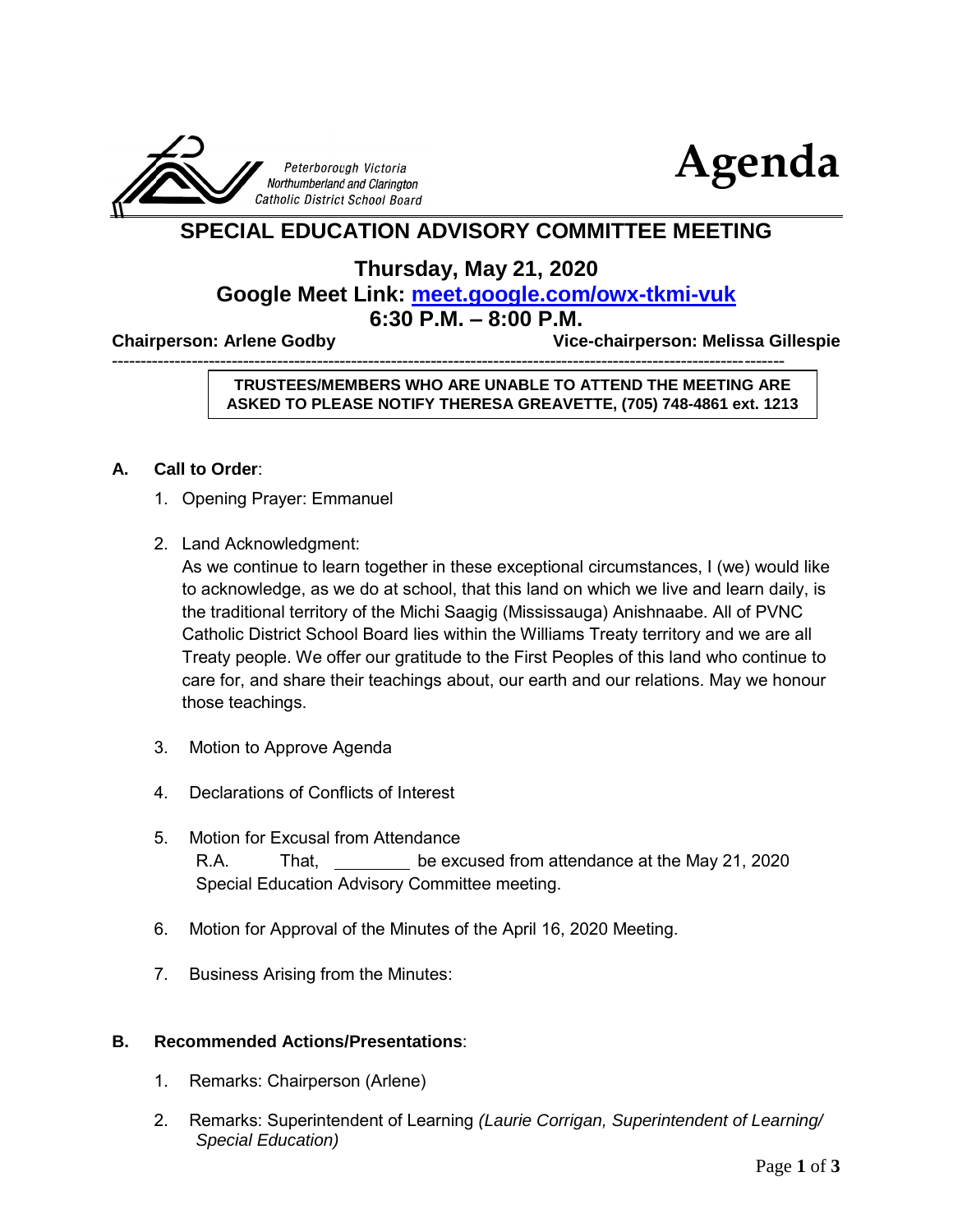- 3. Update from Trustees:
- 4. Two Minute Updates from Committee Members COVID-19
	- a. Autism Ontario
	- b. Community Living Campbellford/Brighton
	- c. Community Living Trent Highlands
	- d. Down Syndrome Association of Peterborough
	- e. Grandview Children's Centre
	- f. Kawartha-Haliburton Children's Aid Society
	- g. Northumberland Child Development Centre
- 5. EQAO in Special Education (Maureen Potts and Sandra Connolly)
- 6. [Special Education Plan](https://www.pvnccdsb.on.ca/wp-content/uploads/2019/06/SpecialEducationPlan.pdf) Checklist (see A1 attached)

#### **C. Discussion Items:**

1. Next steps from presentation

#### **D. Information Items**:

- 1. SEAC Letter to Minister of Education Apr 29 2020 (see A3 attached)
- 2. [National Accessibility Awareness Week -](https://docs.google.com/document/d/1yaefQWySGWdlJazjqznpfBNUcSqsL_Azbn1hLvp-bGA/edit) PVNC
- 3. Reports from SEAC members:

#### **Shawna Belcourt Community Living Trent Highlands**

 Community Living Trent Highlands is so touched by your donation of the face shields and your kindness in including the beautiful wooden plague thanking front line workers. We will be using the face shields should we have a positive test in any of our locations as this is part of our PPE. We were able to order some but the donation from you ensures we currently have a good supply of them if we need them. We appreciate your support so much.

#### **Arlene Godby Autism Ontario**

- Autism Ontario Peterborough Events (see A4 attached)
- **E. Old Business**:
- **F. New Business**: